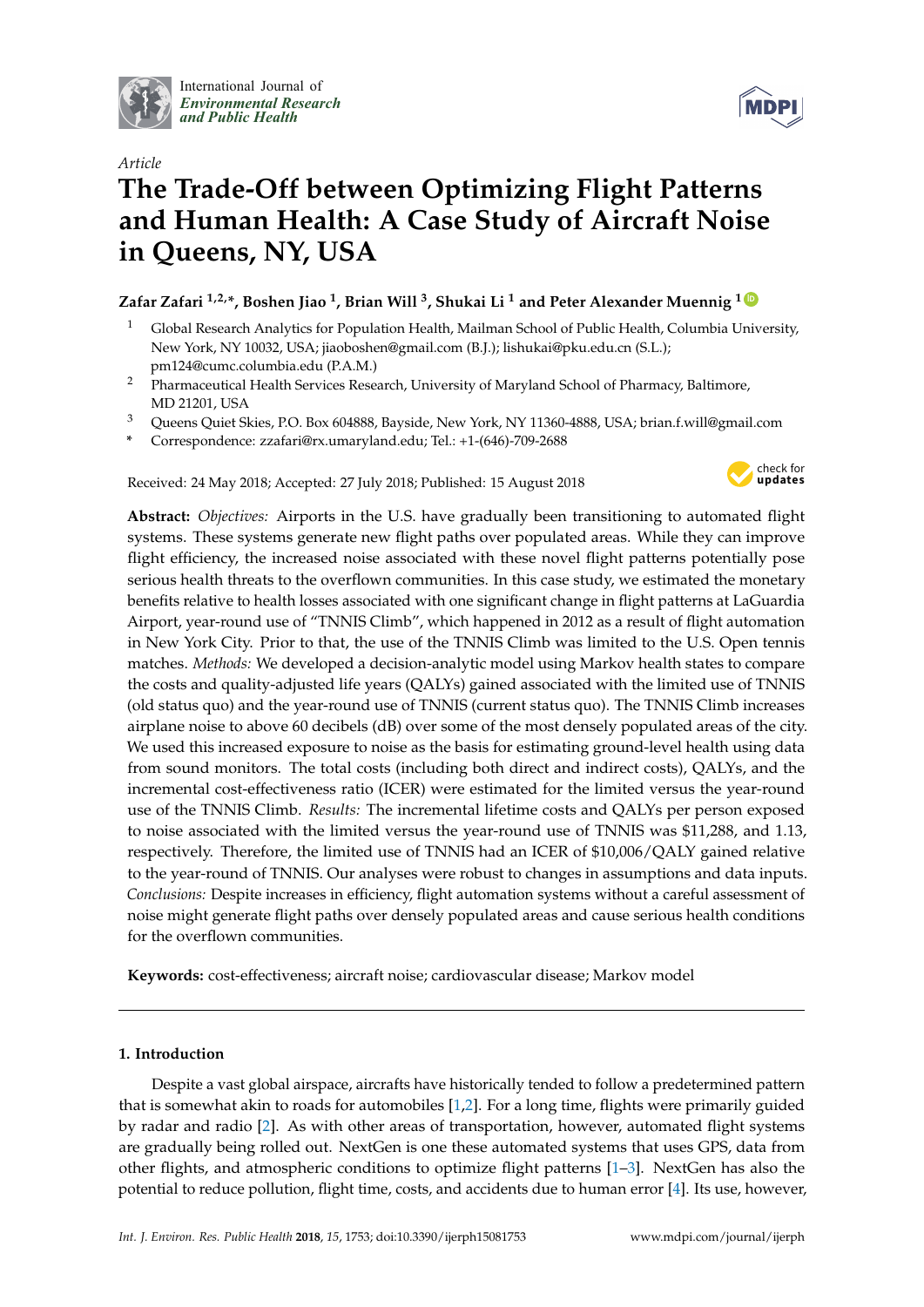has resulted in changes in flight patterns that might go over densely populated residential areas, which pose public health threats by potentially exposing people on ground to a loud and continuous noise [\[1](#page-10-0)[,2\]](#page-10-1). One example of the impact of NextGen can be found in New York City, where it effectively led to the year-round use of the otherwise restricted "TNNIS Climb" at LaGuardia Airport (LGA) since its implementation.

The TNNIS Climb had been historically used only during the U.S. Open, a large tennis tournament held within a park in Queens, NY, USA, that is adjacent to LGA airport. Historically, flights departing from LGA flew over the tennis stadium in Flushing Meadows and over other sparsely populated areas, such as the East River. However, because the roar of jet engines was loud enough to disrupt the matches, flights were instead diverted over densely populated residential neighborhoods of Queens (mainly Community Boards 7 and 11), NY, USA, during tennis matches. This flight, which uses runway 13 at LGA, is coded TNNIS and is known as the TNNIS Climb [\[5](#page-10-4)[–7\]](#page-10-5).

In the era of NextGen, use of runway 13 at LGA has become a common route of departure, and TNNIS Climb has become year-round [\[6](#page-10-6)[,8\]](#page-10-7). The trajectories of the TNNIS and the Whitestone Climbs which are the two major departure routes of the runway 13 at LGA are provided elsewhere [\[9,](#page-10-8) [10\]](#page-10-9). The year-round use of TNNIS has produced large increases in aircraft noise for residential areas of Community Boards 7 and 11 of Queens, NY, USA. These neighborhoods were previously quiet. High levels of exposure to aircraft noise has been linked to development of serious physical and mental health conditions such as cardiovascular disease (CVD) and anxiety [\[11–](#page-10-10)[15\]](#page-10-11). In this paper, we quantified the potential health and economic consequences of the year-round use of TNNIS at LGA in Queens, NY, USA, and asked whether its benefits would outweigh the noise-associated health risks experienced by people in what were once quiet communities.

#### **2. Materials and Methods**

We developed a simulation model to evaluate the cost-effectiveness of limiting the year-round use of TNNIS in Queens, NY, USA. For this purpose, we quantified the lifetime health and economic outcomes for the two comparison arms of our study: (1) the limited use of TNNIS (old status quo); and (2) the year-round use of TNNIS (current status quo). We measured health outcomes in terms of the quality-adjusted life years (QALYs). Our study adopts a societal perspective, and thus, we modelled both direct and indirect (productivity loss) medical costs in our main analyses. We finally measured the incremental costs over the incremental QALYs to calculate the incremental cost-effectiveness ratio (ICER) of the limited vs. the year-round use of TNNIS in Queens, NY, USA.

#### *2.1. Impacts of the Year-Round Use of TNNIS on Noise*

The Port Authority of New York and New Jersey measured the average day and night levels (DNL) of noise [\[16\]](#page-10-12). They specified noise contours over the affected communities of Queens, outlining which areas were exposed to 55+, 60+, 65+, 70+, and 75+ decibels (dB) DNL [\[16\]](#page-10-12). Noise corridor data showed that all year use of TNNIS has produced loud and frequent noise for people on ground, especially persons living in the Community Boards 7 and 11 of Queens, NY, USA [\[5–](#page-10-4)[7](#page-10-5)[,16\]](#page-10-12). The Port Authority of New York and New Jersey has created a real-time online noise tracker, through which we verified various time point data in the existing noise corridor under the TNNIS Climb. These levels spike during aircraft movements in Queens, NY, USA, within the Community Boards 7 and 11 [\[5\]](#page-10-4). This online noise tracker demonstrates that noise levels from nearby monitors can rise from below 55 dB to above 90 dB when an aircraft overflies sound monitors on ground [\[5\]](#page-10-4). While data from the online noise tracker and noise estimates from the Port Authority of New York and New Jersey [\[5](#page-10-4)[,16\]](#page-10-12) might suggest a larger impact, we assumed that people living within the 60 dB DNL noise contour would have been exposed to noise below 50 dB had not TNNIS become year-round.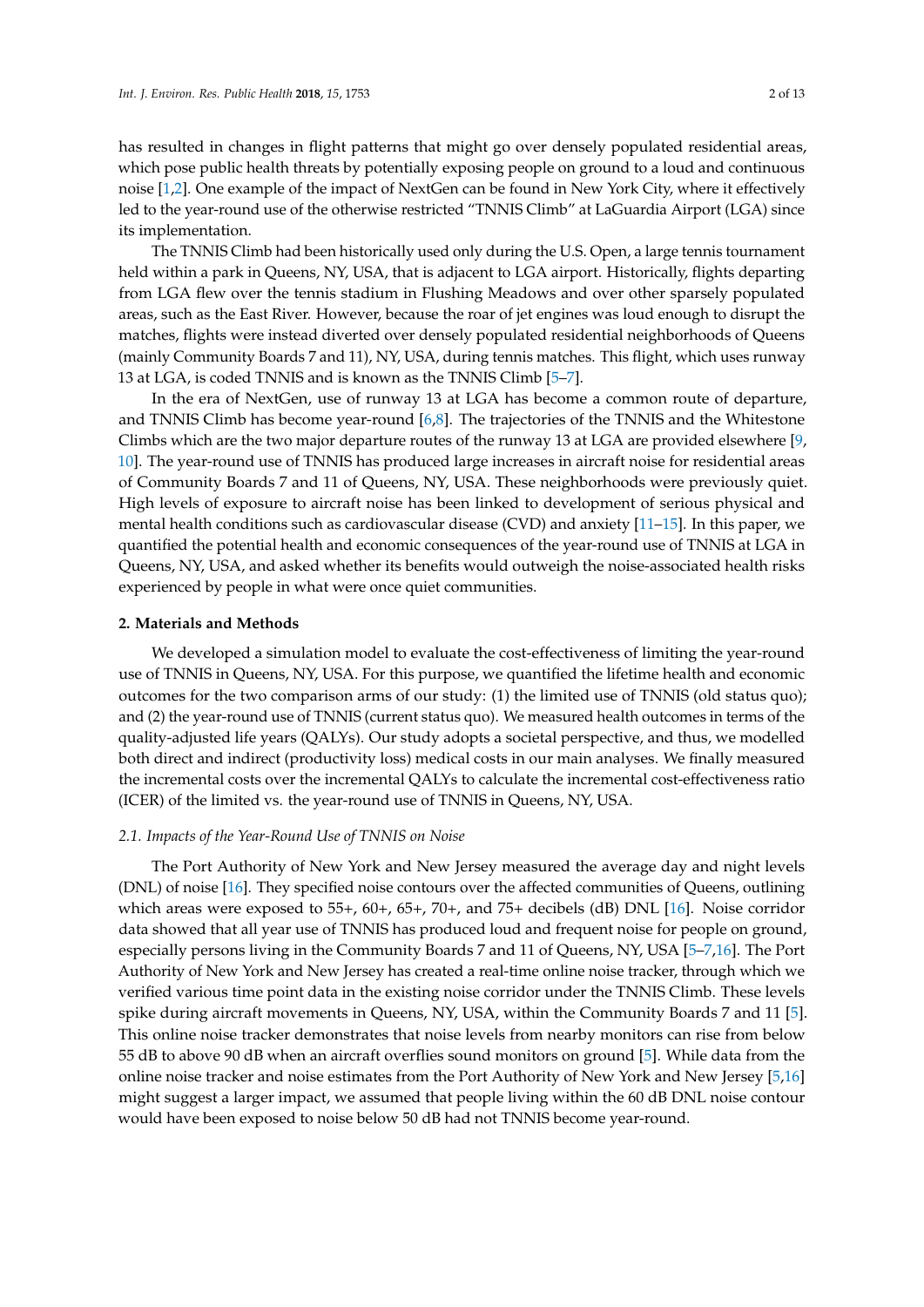#### *2.2. Health Impacts of the Year-Round Use of TNNIS*

The European's Environmental Noise Directive has recommended 55 dB as the threshold noise level for day, evening, and night  $(L<sub>den</sub>)$  periods [\[11,](#page-10-10)[17,](#page-10-13)[18\]](#page-10-14), whereas in the U.S. the allowable limit is 65 dB DNL [\[19\]](#page-10-15). A difference of 10 dB in noise makes a 65 dB ten times the intensity (power) and two times the loudness of a 55 dB. Multiple studies have shown worst health conditions associated with noise exposure above a 55 dB threshold [\[14](#page-10-16)[,20](#page-10-17)[,21\]](#page-10-18). While there is evidence of impacts on health also at lower levels [\[22\]](#page-11-0), in this study we conservatively assumed that 60 dB DNL threshold is the line above which health problems arise. In doing so, we ensure that we: (1) are not underestimating the health impacts, (2) are not overestimating the number of people who are impacted by the noise, and (3) are able to line up our model inputs around more uniformly available metrics. The downside of this approach is that we are neither exploring European standards nor U.S. standards for aircraft noise exposure.

To identify the health impacts of aircraft noise after the year-round use TNNIS, we estimated the number of persons in the Community Boards 7 and 11 of Queens, NY, who were living within the 60 dB DNL noise contour. The details of our estimation can be found in the Supplementary Material (Figure S1).

Several studies have quantified how transport activities impact on ground [\[23](#page-11-1)[,24\]](#page-11-2), as well as the potential deleterious effects of aircraft noise on both physical and mental health [\[25–](#page-11-3)[29\]](#page-11-4). In this study, we modeled the increased risk of cardiovascular diseases (CVD) (ICD-10 Chapter I) and generalized anxiety disorder associated with aircraft noise [\[11–](#page-10-10)[15\]](#page-10-11). Because it interferes with sleep, aircraft noise plausibly has much broader effects on health, economic productivity, and educational outcomes among children [\[11,](#page-10-10)[17,](#page-10-13)[18](#page-10-14)[,25\]](#page-11-3). However, since we did not have adequate data, in this study we only modeled CVD and anxiety.

We derived the relative risks of CVD (ICD-10 Chapter I) and generalized anxiety disorder associated with aircraft noise from the literature [\[14](#page-10-16)[,15\]](#page-10-11). Hansell et al. measured the relative risk of CVD (ICD-10 Chapter I) associated with daytime exposure to noise as 1.14 (for >60 vs. <50 dB) [\[14\]](#page-10-16). In addition, Hardoy et al. showed that the aircraft noise is associated with generalized anxiety disorder with an odds ratio of 2 [\[15\]](#page-10-11). While they did not further separate out the risk of anxiety associated with different levels of noise, we assumed that their estimated odds ratio would be applicable to our dichotomized noise exposure levels (>60 vs. <50 dB DNL). We then converted this odds ratio to relative risk, value of which can be found in Table [1.](#page-3-0)

| <b>Parameters</b>                                          | Mean (Standard<br>Error/Range) | <b>Distribution</b> | <b>References</b> |
|------------------------------------------------------------|--------------------------------|---------------------|-------------------|
| <b>Probabilities</b>                                       |                                |                     |                   |
| Population of Queens affected by TNNIS noise               | 83,807                         |                     | [16, 30]          |
| Background mortality rates                                 | <b>U.S. Life Tables</b>        |                     | $\left[31\right]$ |
| Risk of developing a CVD event (by age)                    |                                |                     | $[32]$            |
| $35 - 44$                                                  | 0.0015(0.0004)                 | Beta                |                   |
| $45 - 54$                                                  | 0.0071(0.0018)                 | Beta                |                   |
| $55 - 64$                                                  | 0.0149(0.0037)                 | Beta                |                   |
| $65 - 74$                                                  | 0.0266(0.0067)                 | Beta                |                   |
| $75 - 84$                                                  | 0.0478(0.0120)                 | Beta                |                   |
| $85+$                                                      | 0.0681(0.0170)                 | Beta                |                   |
| Relative risk of CVD among those with prior history of CVD | $1.965(1.67-2.30)$             | Log-normal          | $\left[33\right]$ |
| Risk of an anxiety disorder                                | 0.18(0.0070)                   | Beta                | [34]              |
| Relative risk of anxiety for CVD patients                  | $1.66(1.49-1.82)$              | Log-normal          | [35]              |
| Relative risk of CVD for aircraft noise exposure           | $1.14(1.08-1.20)$              | Log-normal          | [14]              |
| Relative risk of anxiety for aircraft noise exposure       | $1.79(1.00-3.06)$              | Log-normal          | $[15]$            |

**Table 1.** Parameters used for the Markov model to evaluate the cost-effectiveness of the limited vs. the year-round use of TNNIS Climb at La Guardia Airport in New York City.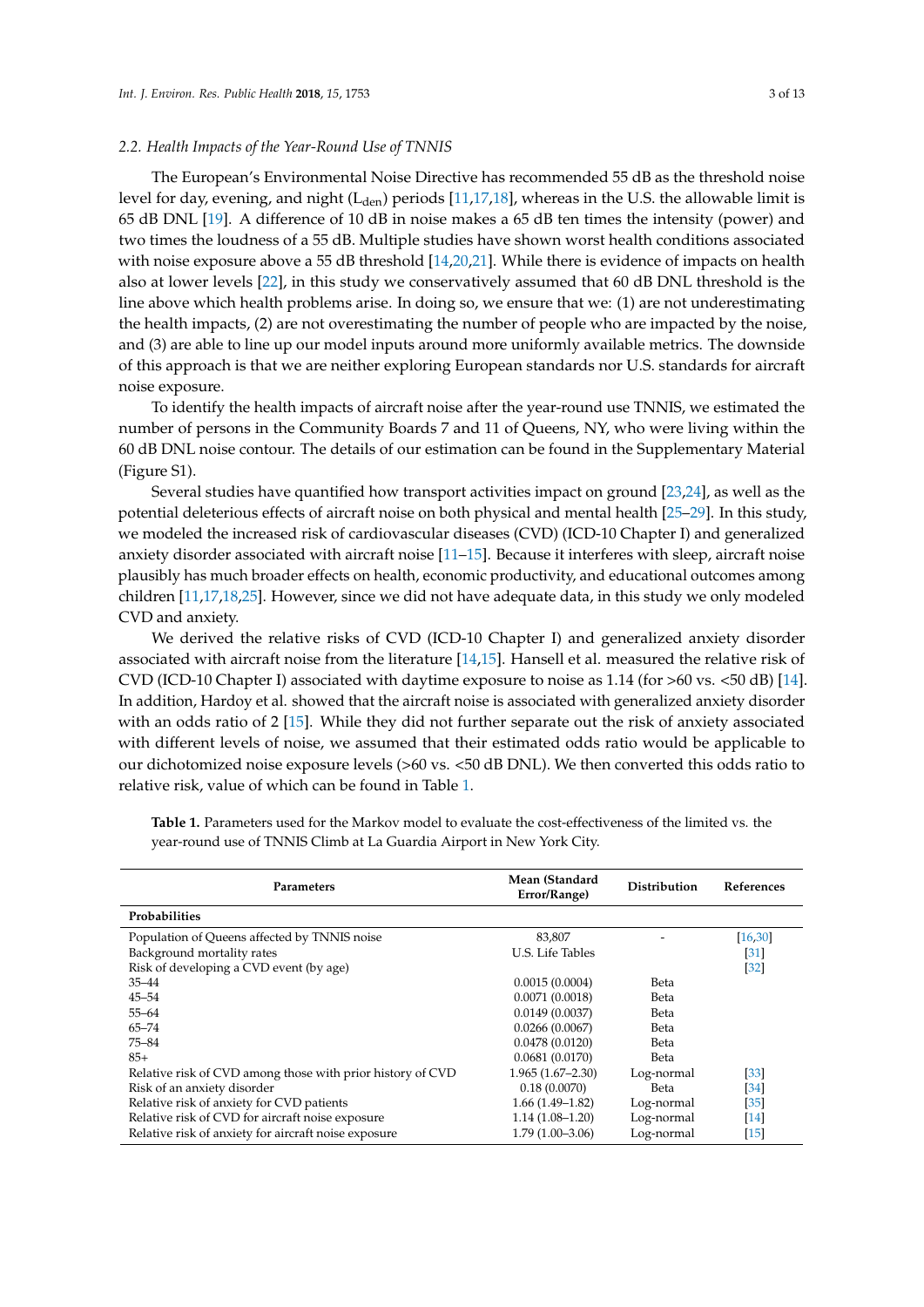<span id="page-3-0"></span>

| <b>Parameters</b>                                                                                                            | Mean (Standard<br>Error/Range) | <b>Distribution</b> | <b>References</b> |
|------------------------------------------------------------------------------------------------------------------------------|--------------------------------|---------------------|-------------------|
| Costs                                                                                                                        |                                |                     |                   |
| Direct medical costs of CVD                                                                                                  | 23,229 (5807)                  | Gamma               | [33]              |
| Direct medical costs of anxiety                                                                                              | 2814 (704)                     | Gamma               | $\left[36\right]$ |
| Indirect medical costs of CVD                                                                                                | 12,837 (3209)                  | Gamma               | [33, 37]          |
| Indirect medical costs of anxiety                                                                                            | 313 (78)                       | Gamma               | [36]              |
| Total incremental operating costs (limited vs. year-round use                                                                | 127,040,655                    |                     | Author            |
| of TNNIS)                                                                                                                    | (31,760,164)                   |                     | estimation        |
| Incremental operating costs per person exposed to noise (limited<br>vs. year-round use of TNNIS) (Total divided by 83,807)   | 1516 (379)                     | Gamma               |                   |
| Total incremental productivity loss (limited vs. year-round use                                                              | \$19,956,042                   |                     | Author            |
| of TNNIS)                                                                                                                    | (\$4,989,010)                  |                     | estimation        |
| Incremental productivity loss per person exposed to noise<br>(limited vs. year-round use of TNNIS) (Total divided by 83,807) | 238 (59)                       | Gamma               |                   |
| <b>Utilities</b>                                                                                                             |                                |                     |                   |
| Disutility associated with a CVD event                                                                                       | 0.283(0.0130)                  | Beta                | [38, 39]          |
| Disutility associated with anxiety                                                                                           | $0.16(0.04*)$                  | Beta                | [40]              |
| Utility of prior history of CVD event health state                                                                           | 0.844(0.0096)                  | Beta                | [38, 39]          |

**Table 1.** *Cont.*

All costs are adjusted to 2016 U.S. dollars using U.S. Consumer Price Index [\[41\]](#page-11-16). CVD: cardiovascular diseases. \* For the standard error we assumed a 25% coefficient of variation.

#### *2.3. Economic Impacts of the Year-Round Use of TNNIS*

We analyzed the Bureau of Transportation Statistics records [\[42\]](#page-12-0) to explore the mean impact of the year-round use of TNNIS, which began in 2012. We sought evidence of changes in utilization and delays from LGA and John Fitzgerald Kenney (JFK) airport. We included JFK because there is conflict between the airspace of LGA and JFK. Therefore, optimizing flights at LGA could improve performance at JFK.

For domestic flights at LGA, the Bureau of Transportation Statistics shows that the average on-time departures dropped from 82% in 2012 to 77% in 2016. Likewise, on-time arrivals declined from 77% in 2012 to 72% in 2016 [\[42\]](#page-12-0). Based on the 2016 Air Traffic Report from the Port Authority of New York and New Jersey [\[43\]](#page-12-1), the total number of domestic and international flights at LGA and JFK has not been changed from levels seen in 2007 [\[43\]](#page-12-1). Neither these documents nor documents obtained under the Freedom of Information Act (FOIA) request provided to us explained why delays have increased even as the number of flights has remained constant.

While on-time status and utilization is a part of the public record [\[42\]](#page-12-0), data on flight times are not. A letter from the Global Gateway Alliance, an advocacy group, indicated that TNNIS reduced flight delays and fuel consumption at JFK airport [\[44\]](#page-12-2). They found that, during a 5-day TNNIS Climb test period in February 2012, the average delay time at JFK dropped from 45.7 to 25.3 min [\[44\]](#page-12-2). However, they did not provide data or methods. Nor did they provide any information on real-world, long-term impacts after implementation of NextGen. Given that real world data do not show evidence of any improvement in utilization or delays, we used this data as a thought experiment that represents the 'best-case' scenario for the TNNIS Climb. We assumed all delays happen in the sky during fuel burn. We modeled costs associated with flight delays through two components: (1) operating costs (including fuel, labor, and other costs); and (2) productivity losses among passengers using the average number of passengers per flight.

### (1) Operating costs

We calculated operating costs via the following formula:

$$
C_i = DELAY_i \times SPEED \times CASM \times SEAT \times FLIGHT_i,\tag{1}
$$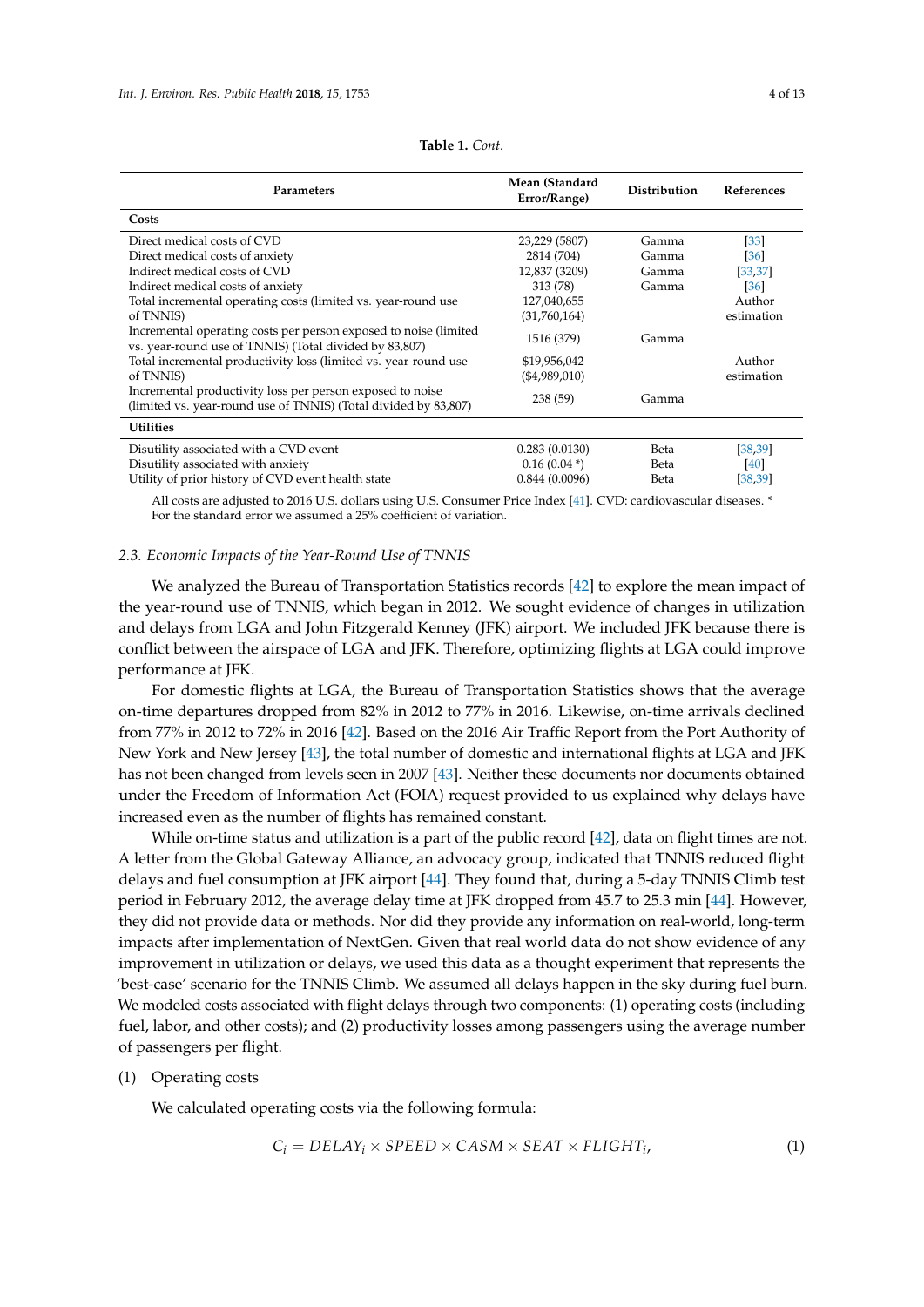where *i* represents the limited vs. the year-round use of TNNIS. *DELAY*, *SPEED*, *CASM*, *SEAT*, and *FLIGHT* represents delay time, average speed of an aircraft, costs per available seat mile (including fuel, labor, and other costs), average number of seats per flight, and average number of delayed flights per year, respectively.

We used an average delay time of 45.7 min per delayed flight for the time that the use of TNNIS was limited, and 25.3 min after the year-round use of TNNIS from a report [\[44\]](#page-12-2). The same report also claimed that making TNNIS year-round reduced the number of delayed flights from 204 to 12 over a 5-day test period [\[44\]](#page-12-2). We multiplied these numbers by 73 to obtain the annual number of delayed flights before and after the year-round use of TNNIS. While we did not find data to represent the distribution of delays in different phases of a flight (i.e., take-off, climb, cruise, descent, and landing), we assumed that such delays would happen during the cruise phase for the following two reasons: (1) the cruise phase takes up the majority of a flight's time; and (2) the assumption captures the maximum potential savings in operating costs in favor of the year-round use of TNNIS because of the higher average aircraft speed during the cruise phase compared to the climb and descent phases. The average cruise speed of an aircraft was assumed to be 900 km/h [\[45\]](#page-12-3). The average costs per available seat mile, and average number of seats per flight was estimated to be 11.6 cents [\[46\]](#page-12-4), and 176 [\[47\]](#page-12-5), respectively. The incremental annual operating costs per person exposed to noise for the limited relative to the year-round use of TNNIS are presented in Table [1.](#page-3-0)

#### (2) Productivity losses

In addition, we calculated productivity losses using the following formula:

$$
P_i = DELAY_i \times WAGE \times SEAT \times FLIGHT_i \tag{2}
$$

where *i* represents the limited vs. the year-round use of TNNIS, and *WAGE* represents the average salary for a traveler. We got the income distribution for airline travelers across the following four income groups:  $\langle 25 \text{ K}, 25 \text{ K} \rangle$  to  $\langle 50 \text{ K}, 50 \text{ K} \rangle$  to  $\langle 100 \text{ K} \rangle$  and  $\langle 100 \text{ K} \rangle$  and above [\[48\]](#page-12-6), and multiplied it by the estimated mean income for each group derived from the U.S. Census Bureau [\[49\]](#page-12-7). The rest of the parameters were the same as described earlier. The incremental annual productivity loss per person exposed to noise for the limited relative to the year-round use of TNNIS is presented in Table [1.](#page-3-0)

#### *2.4. Simulation Model*

We developed a probabilistic Markov model based on CVD and anxiety as the two relevant health effects. Pre-existing CVD has been associated with almost two-fold increase in the risk of a subsequent CVD [\[14–](#page-10-16)[18\]](#page-10-14). We therefore based our Markov model on three health states including "no prior history of CVD", "prior history of CVD", and "death". We also modeled onset of the generalized anxiety disorder as an event in our analysis. The starting age of the cohort was chosen as 41 to be a representative of our target population in Queens, NY, USA [\[50\]](#page-12-8). Every cohort was followed over a lifetime using a Markov cycle length of one year.

#### *2.5. Model Parameters*

#### 2.5.1. Background Rates and Probabilities

The background and CVD mortality rates were derived from the U.S. Life Tables [\[31\]](#page-11-6) and a 2016 updated report from the American Heart Association [\[32\]](#page-11-7). In our model, participants were assigned a background risk of developing CVD and anxiety [\[32,](#page-11-7)[34\]](#page-11-9). In addition, increased risk of CVD and anxiety for people with pre-existing CVD were modeled from related studies [\[33](#page-11-8)[,35\]](#page-11-10) (Table [1\)](#page-3-0).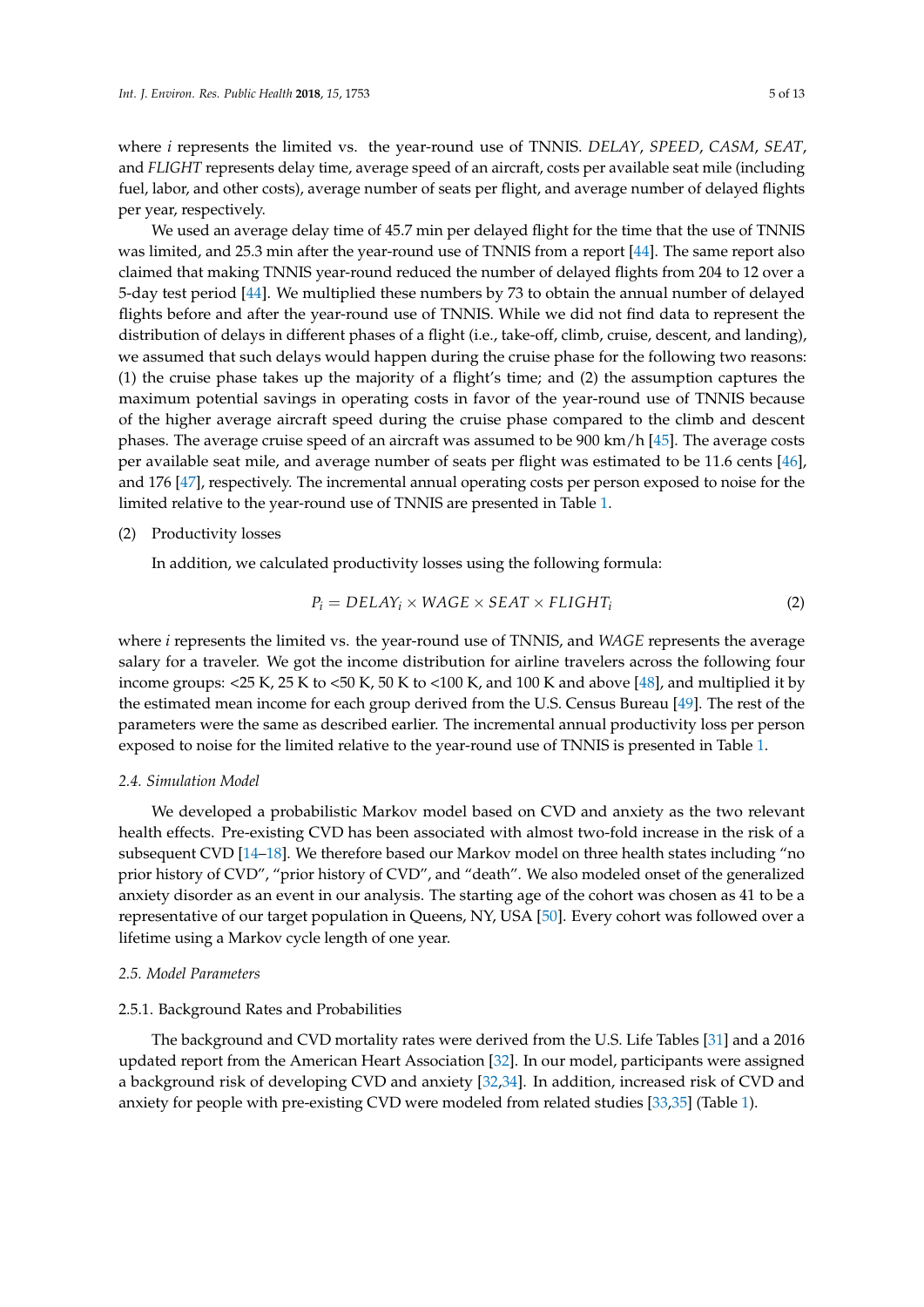#### 2.5.2. Other Costs Parameters

The direct medical costs of CVD were drawn from a study by Nichols et al. [\[33\]](#page-11-8). Previous studies reported on the ratio of indirect to direct costs of CVD [\[37,](#page-11-12)[51\]](#page-12-9). We used this ratio to calculate the indirect medical costs of CVD. In addition, direct and indirect medical costs of anxiety were derived from a study by Greenberg [\[36\]](#page-11-11). All costs were adjusted to 2016 U.S. dollar (Table [1\)](#page-3-0).

#### 2.5.3. Health State Utility Values

Health utilities are scaled from 0 to 1, with 0 equals to death and 1 equals to perfect health. We obtained values for CVD from literature [\[38](#page-11-13)[,39\]](#page-11-14). To estimate the health utility of anxiety, we first derived the measures for the eight subscales (i.e., bodily pain, general health, mental health, physical functioning, role limitations due to emotional problems, role limitations due to physical problems, social functioning, and vitality) of the SF-36 (Medical Outcomes Study Short-Form 36-Item Health Survey) that were used to derive an estimate for the health-related quality of life associated with "no to minimal anxiety" by Brenes [\[52\]](#page-12-10). We then converted these values to the EuroQol-5D (EQ-5D) overall score using a validated mapping algorithm by Ara and Brazier [\[53\]](#page-12-11). When both CVD and anxiety happened in the same cycle, to avoid their overlapped impact on utility, we only modeled CVD-related disutility. All the health state utility values are presented in Table [1.](#page-3-0)

#### 2.5.4. Analysis

We ran our model based upon the base-case values for parameters (Table [1\)](#page-3-0). We calculated total direct and indirect costs as well as changes in QALYs associated with the year-round use of TNNIS as well as its limited use. All future costs and health outcomes were discounted at 3%.

To compute uncertainty across all variables in the model, we performed a probabilistic Monte Carlo simulation with 10,000 random draws from the probability distributions of model parameters (Table [1\)](#page-3-0). We presented our results both in terms of a cost-effectiveness plane and a cost-effectiveness acceptability curve. The latter indicates the probability of cost-effectiveness of the limited vs. the year-round use of TNNIS at different willingness-to-pay (WTP) values. WTP is the maximum price that policy makers are willing to pay in order to gain one QALY [\[54\]](#page-12-12). Our simulation model was constructed in TreeAge Pro 2017 (TreeAge Software Inc., Williamstown, MA, USA) [\[55\]](#page-12-13).

In addition, to evaluate the robustness of the model outcomes against changes in core parameters including all direct medical costs, productivity losses, all rates and probabilities, utility values, and discount rate, we performed a large number of one-way sensitivity analyses.

Finally, because the allowable noise limit in the U.S. is 65 dB DNL [\[19\]](#page-10-15), we conducted a scenario analysis in which we limited our target population to those exposed to noise above 65 dB DNL after the year-round use of TNNIS. In this scenario, we assumed that health conditions associated with noise would only occur upon exposure to noise above 65 dB DNL. Details of our estimation for number of people living within the 65 dB DNL noise contour can be found in the Supplementary Material (Figure S2). We investigated the cost-effectiveness outcomes of the limited vs. the year-round of TNNIS in this scenario analysis.

#### **3. Results**

#### *3.1. Base Case Results*

Table [2](#page-6-0) presents the expected lifetime model outcomes per person exposed to noise for both the limited and the year-round use of TNNIS arms. We showed that the limited use of TNNIS was associated with more societal costs and QALYs compared to its year-round use. On average the incremental lifetime costs, and QALYs associated with the limited use of TNNIS, for an average person exposed to noise, was estimated to be \$11,288, and 1.13, respectively. This resulted in an ICER of \$10,006/QALY. Therefore, despite possible benefits of the year-round of TNNIS in terms of decreasing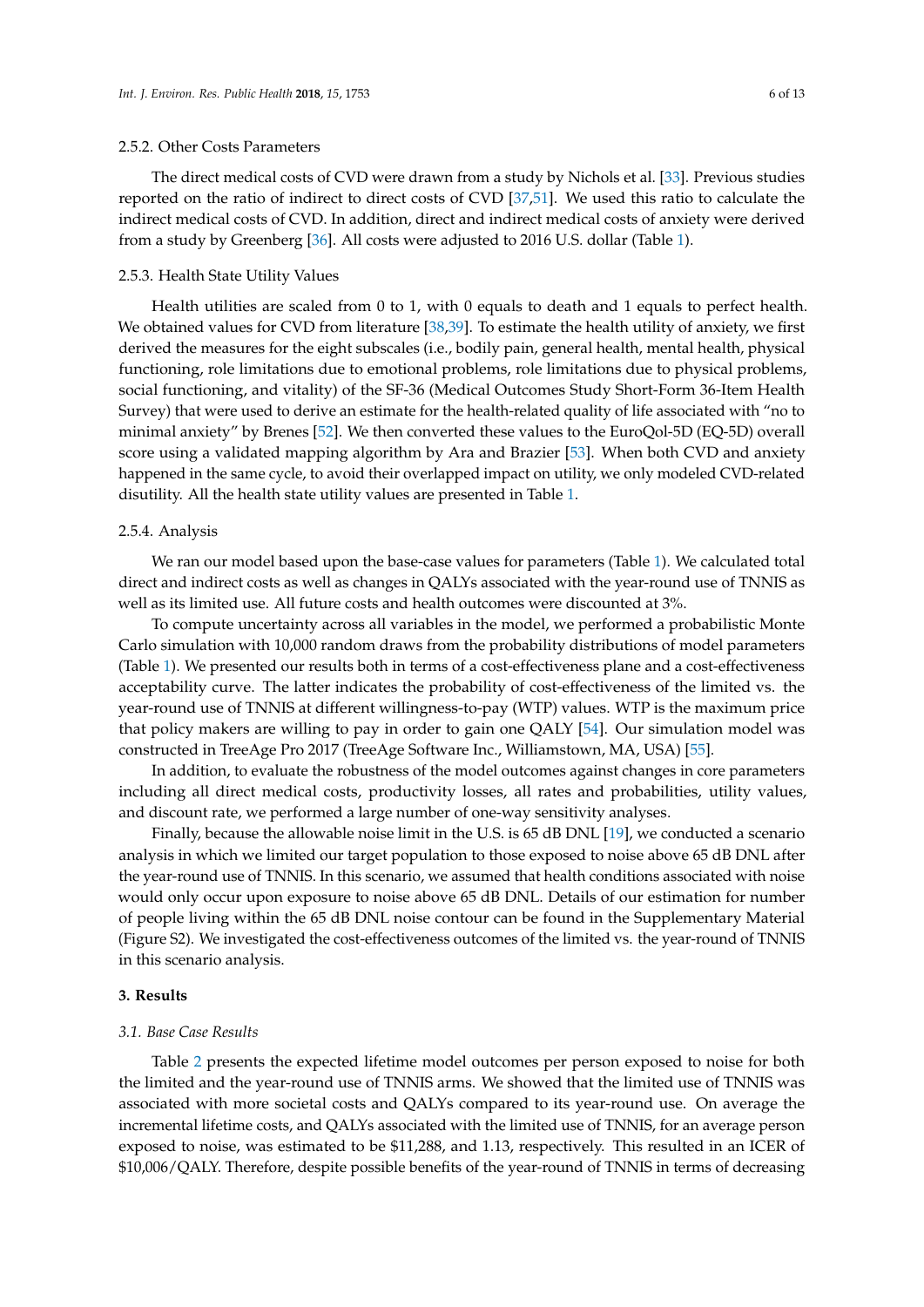operating costs and productivity losses, the ICER of the limited vs. the year-round use of TNNIS fell below \$50,000/QALY as a commonly used threshold for the cost-effectiveness analysis [\[56\]](#page-12-14).

<span id="page-6-0"></span>**Table 2.** Expected lifetime costs and QALYs for an average person exposed to noise associated with the limited use as well as the year-round use of the TNNIS Climb at La Guardia Airport (LGA) in New York.

| <b>Scenario</b>                                 | Costs              | <b>Incremental Costs</b>      | <b>OALYs</b>  | <b>Incremental OALYs</b> | ICER (\$/OALY)      |
|-------------------------------------------------|--------------------|-------------------------------|---------------|--------------------------|---------------------|
| Limited use of TNNIS<br>Year-round use of TNNIS | 656.173<br>644.885 | 11.288                        | 18.72<br>17.6 | l.13                     | 10,006<br>Reference |
| -----                                           |                    | $\mathbf{r}$ and $\mathbf{r}$ |               |                          |                     |

QALYs: quality-adjusted life year, ICER: Incremental cost-effectiveness ratio.

#### *3.2. Probabilistic Results*

Figure [1](#page-6-1) indicates the results of the probabilistic analyses in a cost-effectiveness plane. In 25% of the simulation runs, the limited use of the TNNIS Climb seen before 2012 was shown to be cost-saving, meaning that it would save both money and health. In addition, in 60% of the simulation runs, the ICER of the limited vs. the year-round use of TNNIS fell below \$100,000/QALY.

<span id="page-6-1"></span>

**Figure 1.** Cost-effectiveness plane for the limited vs. the year-round use of TNNIS Climb at La Guardia Airport (LGA) in New York City.

Figure [2](#page-7-0) represents the results of the cost-effectiveness acceptability curve. At the WTP threshold value of \$0/QALY, there was a 25% chance that the limited use of TNNIS would become cost-effective relative to the year-round use of TNNIS. This probability was estimated to be 75%, and 85%, at the WTP threshold value of \$50,000/QALY, and \$100,000/QALY, respectively.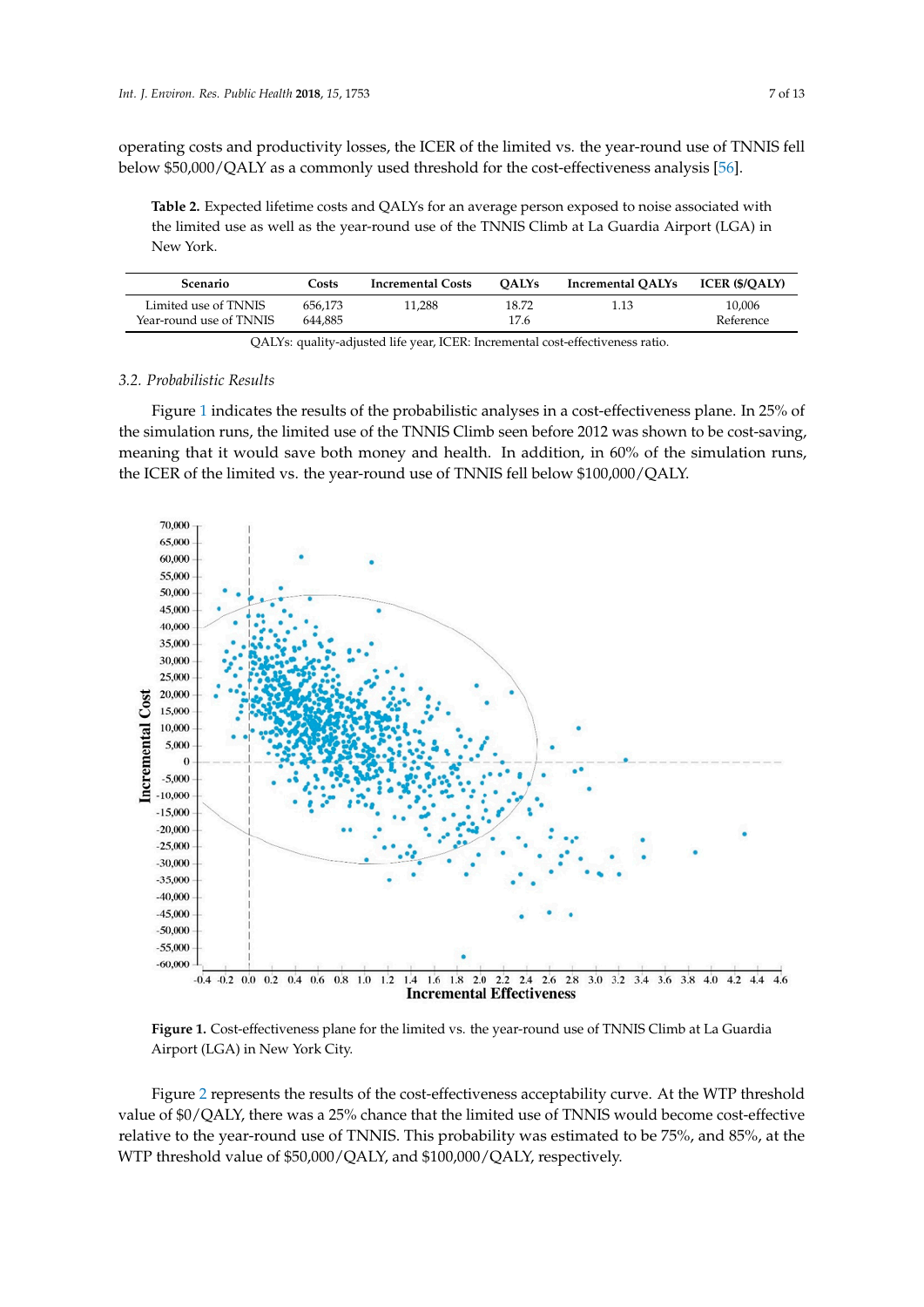<span id="page-7-0"></span>

**Figure 2.** Cost-effectiveness (CE) acceptability curve for the limited vs. the year-round use of TNNIS Climb at La Guardia Airport (LGA) in New York City.

#### *3.3. One-Way Sensitivity Analysis*

One-way sensitivity analyses indicate the robustness of the overall ICER in response to changes in core input parameters of the model. The most influential input parameter of our model was the relative rate of anxiety associated with aircraft noise. If there were no statistical association between anxiety and noise (relative rate  $= 1$ ), the ICER of the limited vs. the year-round use of TNNIS would be increased to \$208,107/QALY. In contrast, if the relative rate of anxiety due to noise exposure (>60 vs. <50 dB DNL) were increased to 3.06, the limited use of TNNIS would become a cost-saving option compared to the year-round use of TNNIS. The impact of changes in other input parameters of our sensitivity analyses was small and the ICER of the limited versus the year-round use of TNNIS remained below \$100,000/QALY. The details of these analyses can be found in Table [3.](#page-8-0)

#### *3.4. Scenario Analysis*

We ran a scenario in which we increased the noise threshold above which health conditions arise from 60 dB to 65 dB. Accordingly, we estimated the number of persons of Community Boards 7 and 11 of Queens, NY, who were living within the 65 dB DNL noise contour due to the year-round use of TNNIS. Under this scenario, the limited use of the TNNIS Climb was associated with additional \$78,288 costs and 1.13 QALYs, which resulted in an ICER of \$69,401/QALY gained that still falls below the recommended 50K or 100K thresholds for cost-effectiveness [\[54\]](#page-12-12).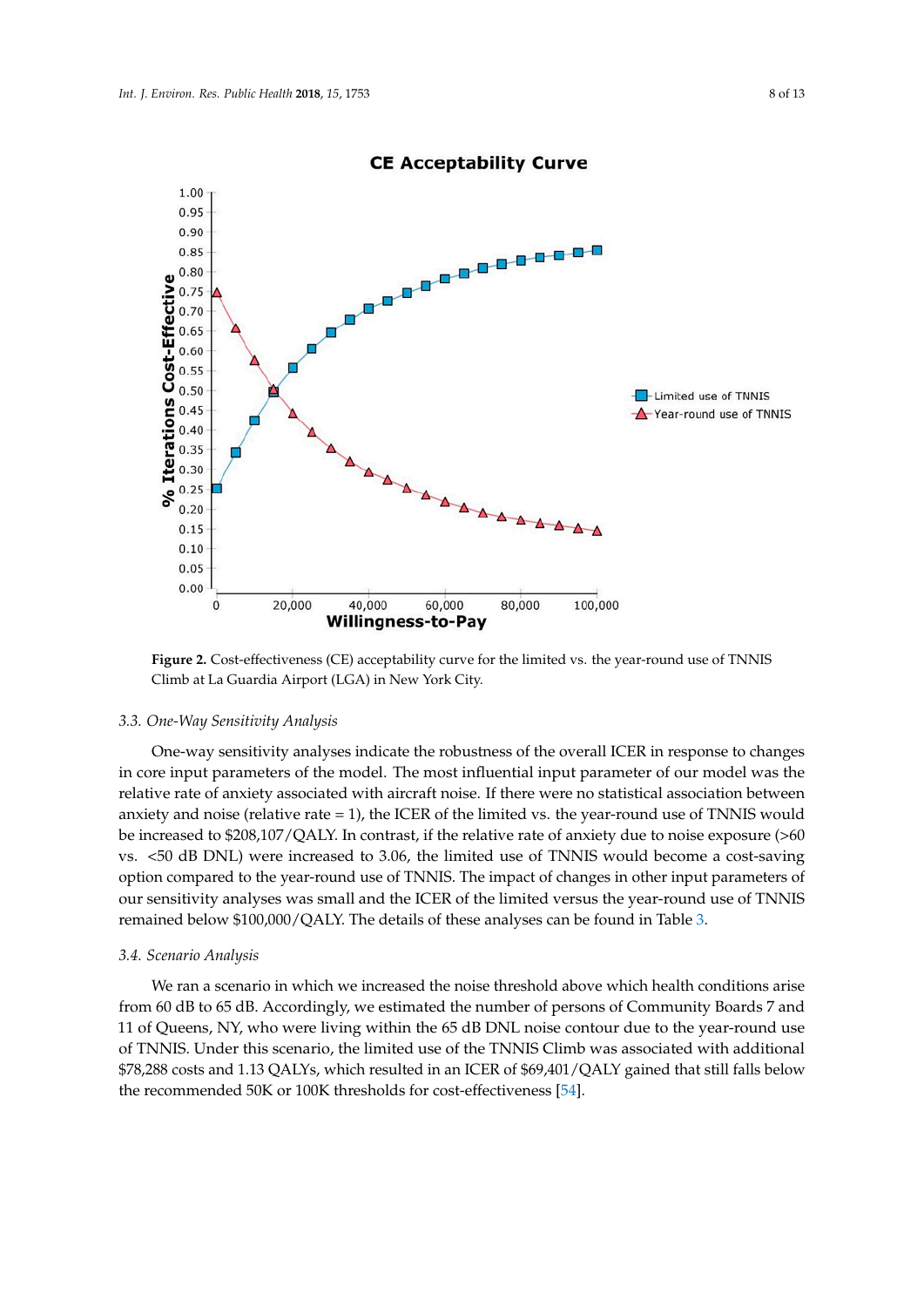<span id="page-8-0"></span>**Table 3.** One-way sensitivity analyses for cost-effectiveness of the limited versus the year-round use of TNNIS Climb at La Guardia Airport (LGA) in New York City.

| <b>Input Parameters</b>                                                                                           | Low     | High    |
|-------------------------------------------------------------------------------------------------------------------|---------|---------|
| RR of anxiety for aircraft noise exposure (1.00–3.06)                                                             | $-3574$ | 208,108 |
| Probability of anxiety for people without CVD (0.08 to 0.28)                                                      | 1694    | 33,826  |
| Incremental operating costs per person exposed to noise (limited vs. year-round use<br>of TNNIS) (1137 to 1895)   | 2345    | 17,668  |
| Health utility decrement for anxiety $(-0.26 \text{ to } -0.06)$                                                  | 6508    | 21,641  |
| RR of CVD for aircraft noise exposure (1.0–1.18)                                                                  | 5065    | 15,876  |
| Direct costs of anxiety (2111 to 3518)                                                                            | 6947    | 13,062  |
| Direct costs of CVD (17,422 to 29,036)                                                                            | 7041    | 12,972  |
| RR of anxiety for CVD patients (1.49–1.82)                                                                        | 8303    | 12,109  |
| Prevalence of CVD in general population (0.25 to 0.45)                                                            | 8431    | 11,566  |
| Age at baseline (31 to 51)                                                                                        | 8625    | 11,655  |
| Incremental productivity loss per person exposed to noise (limited vs. year-round use<br>of TNNIS) (178.5, 297.5) | 8804    | 11,209  |
| Indirect costs of CVD (9628 to 16,046)                                                                            | 8951    | 11,062  |
| Health utility decrement for CVD $(-0.38 \text{ to } -0.18)$                                                      | 9374    | 10,771  |
| Health utility of people with a prior history of CVD (0.74 to 0.94)                                               | 9669    | 10,401  |
| Indirect costs of anxiety (235 to 391)                                                                            | 9668    | 10,346  |
| RR of CVD for people with a prior history of CVD (1.7 to 2.3)                                                     | 9764    | 10,238  |
| Discount rate $(0.00 \text{ to } 0.05)$                                                                           | 9978    | 10,365  |

CVD: cardiovascular diseases; RR: relative rate; QALYs: quality-adjusted life year, ICER: Incremental cost-effectiveness ratio.

#### **4. Conclusions**

Flight pattern optimization can, in theory, produce profound societal benefits. These include reduced atmospheric pollution, gains in productivity from reduced flight time, and increases in the timely delivery of products and services. NextGen is a recently implemented automated system at airports that optimizes flight patterns in the sky and improves flight efficiency. Airports are one of the primary points of commercial activities, and optimizing flight patterns can have positive spillover effects on the economy. However, it can also have negative impacts on health, resulting in unintentional harm and unforeseen costs. This, in turn, also produces negative spillover effects.

In this study, we examined the potential health and economic impacts of a change in one flight route, TNNIS Climb, in NY. This route was originally used only during U.S. Open tennis tournament, but has become year-round since NextGen was implemented in 2012. We found that the ICER of the limited use of TNNIS (old status quo) would be \$10,006/QALY gained compared to its year-round use (current status quo). This suggests that, based on a subset of health and economic endpoints that was modelled in this study, it is likely that limiting the use of TNNIS would be cost-effective relative to its year-round use. Doing so would prevent much more disease at a much lower cost than commonly used clinical health prevention modalities, such as colon cancer screening or mammography [\[54\]](#page-12-12). Because we found that limiting the use of TNNIS would result in an ICER below the recommended WTP threshold values for cost-effectiveness [\[56\]](#page-12-14), we did not attempt to add further cost savings from productivity or other spillover effects for people on ground, such as future lost tax revenue, social service consumption, and crime costs associated with lower educational attainment [\[57\]](#page-12-15). Future studies that focus on less densely populated sound corridors with smaller airports may show fewer health costs, and may therefore need to account for some of these other important health and economic endpoints.

This provides a segue into the limitations of our study. First, our study focuses on the increased use of one flight route that might have been influenced by the implementation of NextGen in one location. It does not speak about the broader trade-offs produced by NextGen in other locations as we deem critically important to explore impacts locally on a case-by-case basis. Therefore, our model is available on demand to the research community so that it can be modified for nearly any local context. Second, it is challenging to estimate the exact noise exposure associated with overflights on ground. We used sound corridor data from the Port Authority and real-time sound data. While the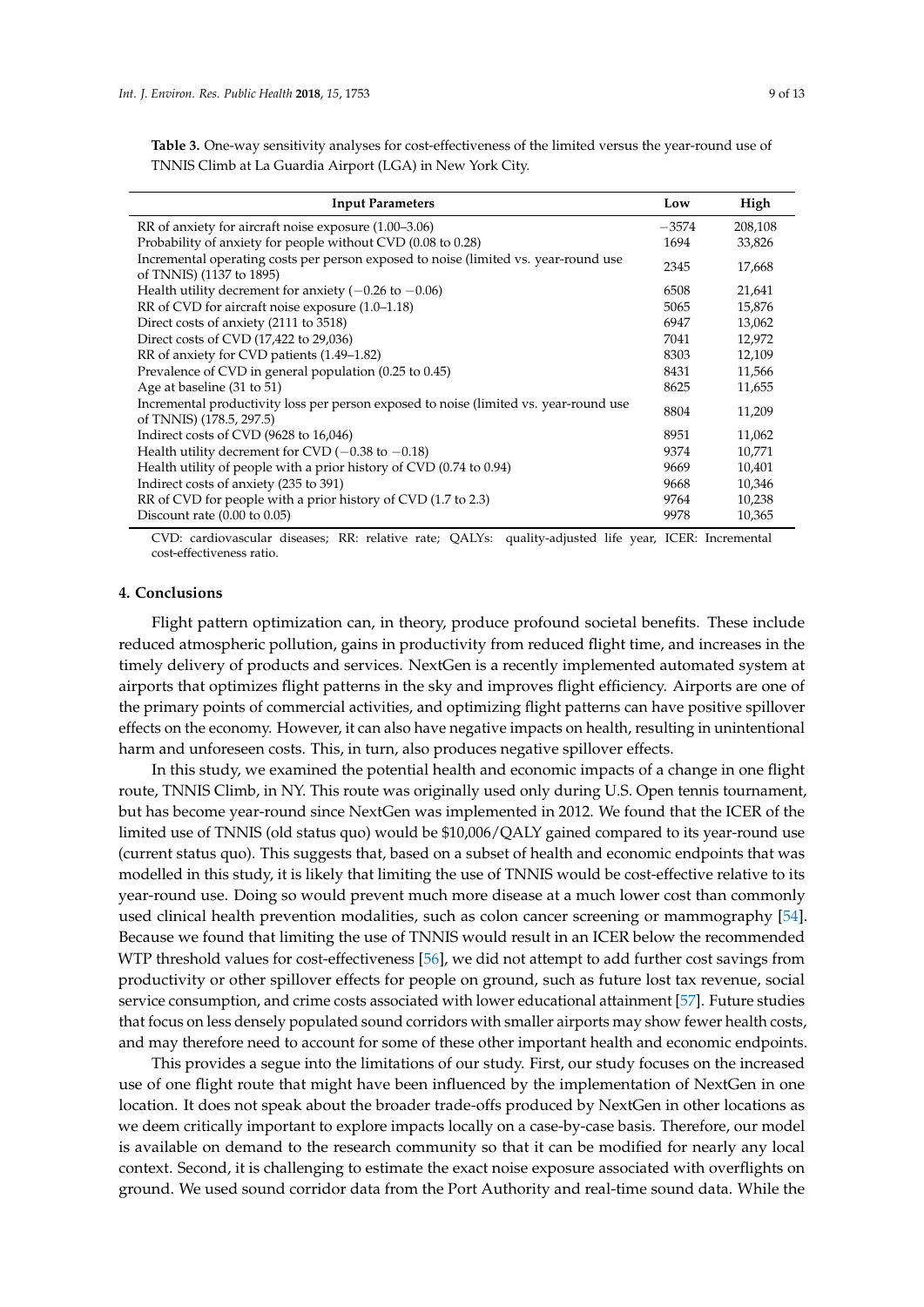real-time observations of sound monitors show sounds in excess of 90 dB when an aircraft overflies the residential areas of Community Boards 7 and 11 of Queens, NY, we did not have continuous sound monitor data. We assumed that the noise exposure would have dropped to levels around or below the baseline 50 dB for people living within the 60 dB DNL noise contour had not TNNIS been used year-round. Also, the real-time system we used shows the size of the aircraft, but generally does not show all aircrafts in the area. Third, we only modeled CVD and anxiety as health consequences of noise even though there are a wider array of potential health and economic endpoints of aircraft noise. Our model is similar to a previously published cost-effectiveness model exploring the health impacts of aircraft noise [\[58\]](#page-12-16), and we were not able to incorporate other studies of noise and health [\[26–](#page-11-17)[29\]](#page-11-4). This is because the use of other studies would require that we make broader assumptions surrounding the dose-response relationship between noise and other types of health endpoints. As such, our results solely rely on the applicability and generalizability of the previous findings by Hansell et al. [\[14\]](#page-10-16), in association of noise and CVD, and Hardoy et al. [\[15\]](#page-10-11), in association of noise and anxiety, to the setting of our study. Fourth, Hardoy et al. provided an overall estimation for risk of anxiety due to aircraft noise with no specification for noise levels [\[15\]](#page-10-11). In this study, we assumed that the relative risk of developing anxiety as reported by Hardoy et al. would be applicable to our dichotomized noise exposure levels (>60 vs. <50 dB DNL), and that we assumed noise below 50 dB DNL would not be harmful for health. This has some support from literature, as studies have shown 55 dB DNL is the threshold at which health problems would arise [\[11](#page-10-10)[,14,](#page-10-16)[17,](#page-10-13)[18,](#page-10-14)[20](#page-10-17)[,21\]](#page-10-18). To account for such uncertainty, in our sensitivity analyses, we used a wide range of error in our measure of association of anxiety and the noise categories of our model. Finally, efficiencies are associated with fewer emissions and air pollution. However, there is little information on how varying flight patterns over urban areas impacts particulate concentration on ground, and this potentially important benefit of the year-round use of TNNIS was not included.

Our study explores the cost-effectiveness of one air route in one city that insists over an unusually densely populated area. Though our estimates of health impacts were informed from published studies, it is very difficult to fully account for the broader economic impacts of the year-round use of TNNIS. Our study should by no means be taken as a blanket assessment of changes to flight patterns that might reduce airline fuel consumption, increase productivity, and reduce global warming. However, they point to the strong need for careful study of public health impacts of such changes before they are implemented. NextGen holds great potential for improving our lives. However, it also appears to produce an increase in disability and death, at least in New York City. Most people have some experience with unpleasant noise in their environment (be it sirens, honking, or aircraft), yet remarkably little is known about it or is done about it. We hope that models such as ours can be used to better understand the trade-offs that new technologies bring.

**Supplementary Materials:** The following are available online at [http://www.mdpi.com/1660-4601/15/8/1753/](http://www.mdpi.com/1660-4601/15/8/1753/s1) [s1,](http://www.mdpi.com/1660-4601/15/8/1753/s1) Figure S1: Number of persons in each census tract within the 60 dB DNL noise contour. dB DNL: dB averaged for a 24-h "day and night" period., Figure S2: Number of persons in each census tract within the 65 dB DNL noise contour. dB DNL: dB averaged for a 24-h "day and night" period.

**Author Contributions:** All authors (Z.Z., B.J., B.W., S.L., and P.A.M.) had substantial contributions to (1) conception and design, acquisition of data, or analysis and interpretation of data; (2) drafting the article or revising it critically for important intellectual content; and (3) final approval of the manuscript.

**Funding:** This study was funded with internal funds at the Global Research Analytics for Population Health at the Mailman School of Health, Columbia University. The funders have no financial stake in the study results, and the study was exempt from Columbia University Medical Center Institutional Review Board. Brian Will provided data, including documents obtained under Freedom of Information Act (FOIA) request, and belongs to an advocacy group, Queens Quiet Skies. He played no part in the analyses and results of the study.

**Conflicts of Interest:** Brian Will, who conducted the FOIA requests for Queens Quiet Skies was independently asked to join the analysis. He lives in the affected area and is a member of the Queens Quiet Skies advocacy group. He played no role in the model development or analysis of the data.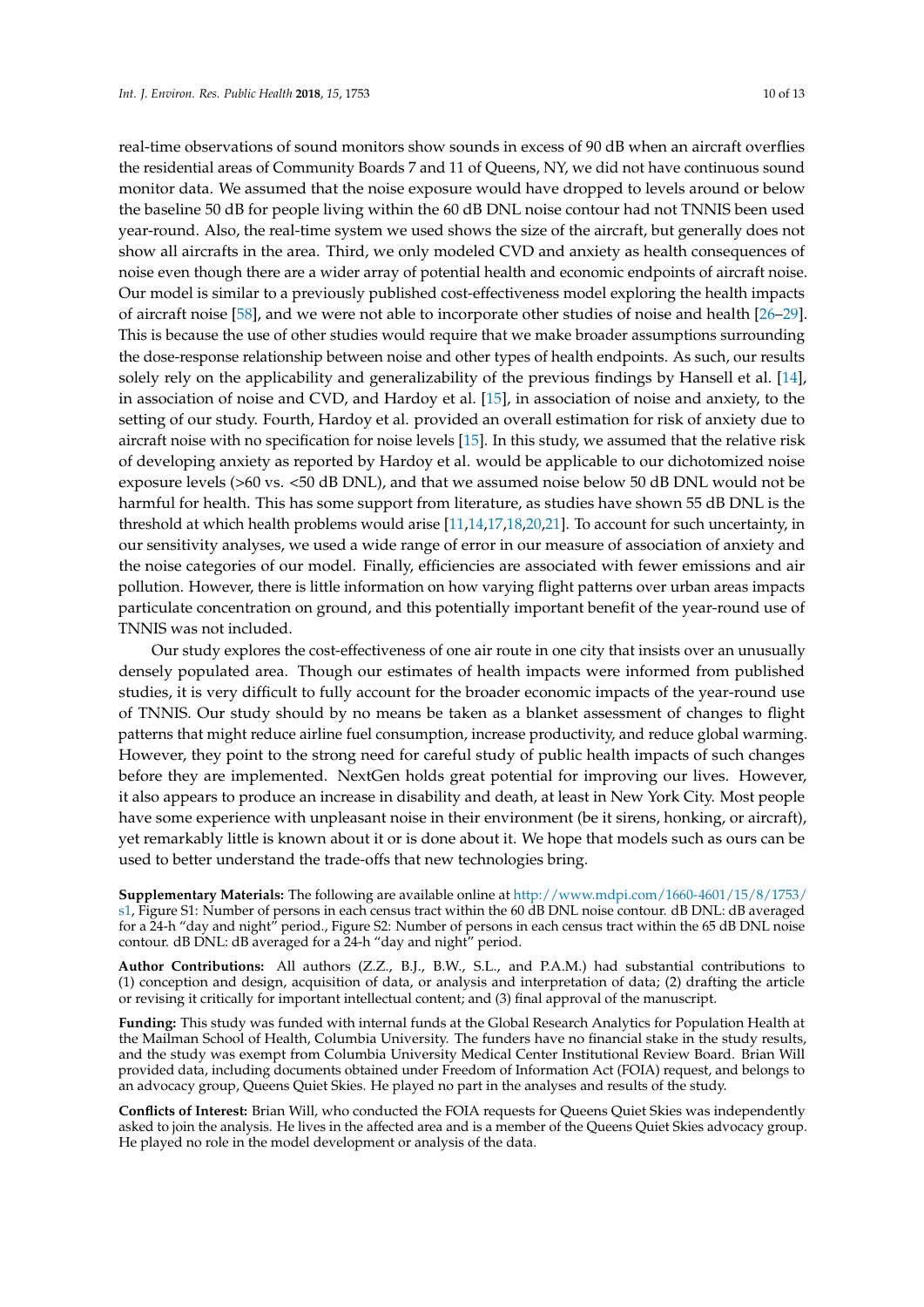# **References**

- <span id="page-10-0"></span>1. Prevot, T.; Homola, J.; Mercer, J.; Mainini, M.; Cabrall, C. Initial evaluation of NextGen air/ground operations with ground-based automated separation assurance. In Proceedings of the Eighth USA/Europe Air Traffic Management Research and Development Seminar, Napa, CA, USA, 29 June–2 July 2009.
- <span id="page-10-1"></span>2. Nolan, M.S. *Fundamentals of Air Traffic Control*, 5th ed.; Delmar Cengage Learning: Clifton Park, NY, USA, 2010; 672p.
- <span id="page-10-2"></span>3. Chiappe, D.; Vu, K.-P.L.; Strybel, T. Situation awareness in the NextGen air traffic management system. *Int. J. Hum. Comput. Interact.* **2012**, *28*, 140–151. [\[CrossRef\]](http://dx.doi.org/10.1080/10447318.2012.634768)
- <span id="page-10-3"></span>4. Strohmeier, M.; Schafer, M.; Lenders, V.; Martinovic, I. Realities and challenges of nextgen air traffic management: The case of ADS-B. *IEEE Commun. Mag.* **2014**, *52*, 111–118. [\[CrossRef\]](http://dx.doi.org/10.1109/MCOM.2014.6815901)
- <span id="page-10-4"></span>5. WebTrak: The Port Authority of New York and New Jersey. Available online: [http://webtrak5.bksv.com/](http://webtrak5.bksv.com/panynj4) [panynj4](http://webtrak5.bksv.com/panynj4) (accessed on 2 June 2017).
- <span id="page-10-6"></span>6. The Port Authority of NY & NJ, Benefit Cost Analysis of Runway 4L/22R RSA Compliance. Available online: [http://corpinfo.panynj.gov/files/uploads/documents/freedom-of-information/foi](http://corpinfo.panynj.gov/files/uploads/documents/freedom-of-information/foi-fulfilled-requests/13591-O.pdf)[fulfilled-requests/13591-O.pdf](http://corpinfo.panynj.gov/files/uploads/documents/freedom-of-information/foi-fulfilled-requests/13591-O.pdf) (accessed on 1 March 2018).
- <span id="page-10-5"></span>7. Port Authority NY/NJ Noise Contour Map for LaGuardia Airport (Official Noise Exposure Results of the 14 CFR Part 150 Study), Meeting Presentation for 21 June 2016. Available online: [http://panynjpart150.com/](http://panynjpart150.com/LGA_TAC.asp) [LGA\\_TAC.asp](http://panynjpart150.com/LGA_TAC.asp) (accessed on 1 March 2018).
- <span id="page-10-7"></span>8. Federal Aviation Adminiatration. NextGen Operational Performance Assessment. Available online: [https:](https://www.faa.gov/nextgen/media/NGPA_2014.pdf) [//www.faa.gov/nextgen/media/NGPA\\_2014.pdf](https://www.faa.gov/nextgen/media/NGPA_2014.pdf) (accessed on 7 July 2017).
- <span id="page-10-8"></span>9. Queens Quiet Skies. Increases in Laguardia Airport Departures over Northeast Queens, Jackson Heights & Woodside. Available online: [http://queensquietskies.org/2016/08/31/increases-in-lga-departures-over](http://queensquietskies.org/2016/08/31/increases-in-lga-departures-over-northeast-queens-jackson-heights-woodside/)[northeast-queens-jackson-heights-woodside/](http://queensquietskies.org/2016/08/31/increases-in-lga-departures-over-northeast-queens-jackson-heights-woodside/) (accessed on 15 July 2017).
- <span id="page-10-9"></span>10. Federal Aviation Administration. LaGuardia Five Departure. Available online: [http://aeronav.faa.gov/d](http://aeronav.faa.gov/d-tpp/1807/00289LAGUARDIA.PDF)[tpp/1807/00289LAGUARDIA.PDF](http://aeronav.faa.gov/d-tpp/1807/00289LAGUARDIA.PDF) (accessed on 2 July 2018).
- <span id="page-10-10"></span>11. Berglund, B.; Lindvall, T.; Schwela, D.H.; World Health Organization. Guidelines for Community Noise. 1999. Available online: <http://www.who.int/iris/handle/10665/66217> (accessed on 11 July 2017).
- 12. Basner, M.; Babisch, W.; Davis, A.; Brink, M.; Clark, C.; Janssen, S.; Stansfeld, S. Auditory and non-auditory effects of noise on health. *Lancet* **2014**, *383*, 1325–1332. [\[CrossRef\]](http://dx.doi.org/10.1016/S0140-6736(13)61613-X)
- 13. Beutel, M.E.; Jünger, C.; Klein, E.M.; Wild, P.; Lackner, K.; Blettner, M.; Binder, H.; Michal, M.; Wiltink, J.; Brähler, E.; et al. Noise annoyance Is associated with depression and anxiety in the general population—The contribution of aircraft noise. *PLoS ONE* **2016**, *11*, e0155357. [\[CrossRef\]](http://dx.doi.org/10.1371/journal.pone.0155357) [\[PubMed\]](http://www.ncbi.nlm.nih.gov/pubmed/27195894)
- <span id="page-10-16"></span>14. Hansell, A.L.; Blangiardo, M.; Fortunato, L.; Floud, S.; de Hoogh, K.; Fecht, D.; Ghosh, R.E.; Laszlo, H.E.; Pearson, C.; Beale, L.; et al. Aircraft noise and cardiovascular disease near Heathrow airport in London: Small area study. *BMJ* **2013**, *347*, f5432. [\[CrossRef\]](http://dx.doi.org/10.1136/bmj.f5432) [\[PubMed\]](http://www.ncbi.nlm.nih.gov/pubmed/24103537)
- <span id="page-10-11"></span>15. Hardoy, M.C.; Carta, M.G.; Marci, A.R.; Carbone, F.; Cadeddu, M.; Kovess, V.; Dell'Osso, L.; Carpiniello, B. Exposure to aircraft noise and risk of psychiatric disorders: The Elmas survey—Aircraft noise and psychiatric disorders. *Soc. Psychiatry Psychiatr. Epidemiol.* **2005**, *40*, 24–26. [\[CrossRef\]](http://dx.doi.org/10.1007/s00127-005-0837-x) [\[PubMed\]](http://www.ncbi.nlm.nih.gov/pubmed/15624071)
- <span id="page-10-12"></span>16. The Port Authority of New York & New Jersey. Laguardia Airport Technical Advisory Committee Meeting No. 8. 2016. Available online: [http://panynjpart150.com/LGA\\_TAC.asp](http://panynjpart150.com/LGA_TAC.asp) (accessed on 15 July 2017).
- <span id="page-10-13"></span>17. European Environmental Agency. Noise in Europe 2014. Available online: [https://www.eea.europa.eu/](https://www.eea.europa.eu/publications/noise-in-europe-2014) [publications/noise-in-europe-2014](https://www.eea.europa.eu/publications/noise-in-europe-2014) (accessed on 2 March 2018).
- <span id="page-10-14"></span>18. European Environmental Agency. Good Practice Guide on Noise Exposure and Potential Health Effects. Available online: <https://www.eea.europa.eu/publications/good-practice-guide-on-noise> (accessed on 2 March 2018).
- <span id="page-10-15"></span>19. Holzman, D. Plane pollution. *Environ. Health Perspect.* **1997**, *105*, 1300–1305. [\[CrossRef\]](http://dx.doi.org/10.1289/ehp.971051300) [\[PubMed\]](http://www.ncbi.nlm.nih.gov/pubmed/9405325)
- <span id="page-10-17"></span>20. Lawton, R.N.; Fujiwara, D. Living with aircraft noise: Airport proximity, aviation noise and subjective wellbeing in England. *Transp. Res. Part D Transp. Environ.* **2016**, *42*, 104–118. [\[CrossRef\]](http://dx.doi.org/10.1016/j.trd.2015.11.002)
- <span id="page-10-18"></span>21. Lefèvre, M.; Carlier, M.-C.; Champelovier, P.; Lambert, J.; Laumon, B.; Evrard, A.-S. Effects of aircraft noise exposure on saliva cortisol near airports in France. *Occup. Environ. Med.* **2017**, *74*, 612–618.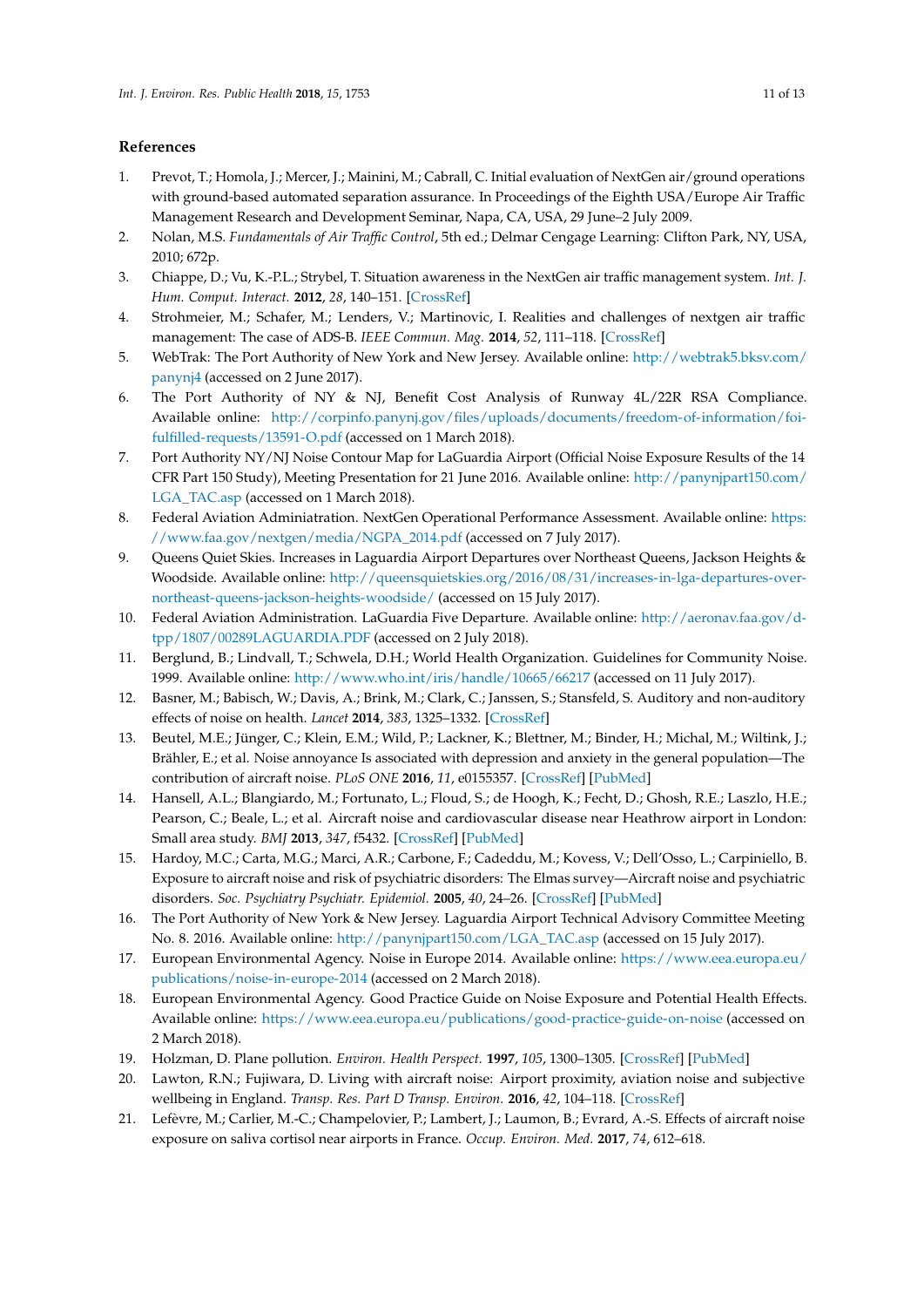- <span id="page-11-0"></span>22. Vienneau, D.; Schindler, C.; Perez, L.; Probst-Hensch, N.; Röösli, M. The relationship between transportation noise exposure and ischemic heart disease: A meta-analysis. *Environ. Res.* **2015**, *138*, 372–380. [\[CrossRef\]](http://dx.doi.org/10.1016/j.envres.2015.02.023) [\[PubMed\]](http://www.ncbi.nlm.nih.gov/pubmed/25769126)
- <span id="page-11-1"></span>23. Postorino, M.N.; Mantecchini, L.; Paganelli, F. Green Airport Investments to Mitigate Externalities: Procedural and Technological Strategies. In *Sustainable Entrepreneurship and Investments in the Green Economy*; IGI Global: Hershey, PA, USA, 2017; pp. 231–256.
- <span id="page-11-2"></span>24. Postorino, M.N.; Mantecchini, L. A systematic approach to assess the effectiveness of airport noise mitigation strategies. *J. Air Transp. Manag.* **2016**, *50*, 71–82. [\[CrossRef\]](http://dx.doi.org/10.1016/j.jairtraman.2015.10.004)
- <span id="page-11-3"></span>25. Miedema, H.M.; Oudshoorn, C.G. Annoyance from transportation noise: Relationships with exposure metrics DNL and DENL and their confidence intervals. *Environ. Health Perspect.* **2001**, *109*, 409–416. [\[CrossRef\]](http://dx.doi.org/10.1289/ehp.01109409) [\[PubMed\]](http://www.ncbi.nlm.nih.gov/pubmed/11335190)
- <span id="page-11-17"></span>26. Floud, S.; Blangiardo, M.; Clark, C.; de Hoogh, K.; Babisch, W.; Houthuijs, D.; Swart, W.; Pershagen, G.; Katsouyanni, K.; Velonakis, M.; et al. Exposure to aircraft and road traffic noise and associations with heart disease and stroke in six European countries: A cross-sectional study. *Environ. Health* **2013**, *12*, 89. [\[CrossRef\]](http://dx.doi.org/10.1186/1476-069X-12-89) [\[PubMed\]](http://www.ncbi.nlm.nih.gov/pubmed/24131577)
- 27. Harding, A.-H.; Frost, G.A.; Tan, E.; Tsuchiya, A.; Mason, H.M. The cost of hypertension-related ill-health attributable to environmental noise. *Noise Health* **2013**, *15*, 437–445. [\[CrossRef\]](http://dx.doi.org/10.4103/1463-1741.121253) [\[PubMed\]](http://www.ncbi.nlm.nih.gov/pubmed/24231422)
- 28. Swinburn, T.K.; Hammer, M.S.; Neitzel, R.L. Valuing Quiet: An Economic Assessment of U.S. Environmental Noise as a Cardiovascular Health Hazard. *Am. J. Prev. Med.* **2015**, *49*, 345–353. [\[CrossRef\]](http://dx.doi.org/10.1016/j.amepre.2015.02.016) [\[PubMed\]](http://www.ncbi.nlm.nih.gov/pubmed/26024562)
- <span id="page-11-4"></span>29. Wolfe, P.J.; Malina, R.; Barrett, S.R.H.; Waitz, I.A. Costs and benefits of US aviation noise land-use policies. *Transp. Res. Part D Transp. Environ.* **2016**, *44*, 147–156. [\[CrossRef\]](http://dx.doi.org/10.1016/j.trd.2016.02.010)
- <span id="page-11-5"></span>30. Queens Quiet Skies. Noise Compatibility Program Solutions. Available online: [http://queensquietskies.](http://queensquietskies.org/wp-content/uploads/2016/12/TAC-Noise-Compatibility-Solutions-QQS-Dec-2016.pdf) [org/wp-content/uploads/2016/12/TAC-Noise-Compatibility-Solutions-QQS-Dec-2016.pdf](http://queensquietskies.org/wp-content/uploads/2016/12/TAC-Noise-Compatibility-Solutions-QQS-Dec-2016.pdf) (accessed on 10 July 2017).
- <span id="page-11-6"></span>31. Arias, E. United States Life Tables. 2007. Available online: <http://www.cdc.gov> (accessed on 2 August 2018).
- <span id="page-11-7"></span>32. Mozaffarian, D.; Benjamin, E.J.; Go, A.S.; Arnett, D.K.; Blaha, M.J.; Cushman, M.; Das, S.R.; de Ferranti, S.; Després, J.P.; Fullerton, H.J.; et al. Heart Disease and Stroke Statistics—2016 Update. Circulation. Available online: <http://circ.ahajournals.org/content/early/2015/12/16/CIR.0000000000000350> (accessed on 5 April 2017).
- <span id="page-11-8"></span>33. Nichols, G.A.; Bell, T.J.; Pedula, K.L.; O'Keeffe-Rosetti, M. Medical care costs among patients with established cardiovascular disease. *Am. J. Manag. Care* **2010**, *16*, e86–e93. [\[PubMed\]](http://www.ncbi.nlm.nih.gov/pubmed/20205493)
- <span id="page-11-9"></span>34. Kessler, R.C.; Chiu, W.T.; Demler, O.; Walters, E.E. Prevalence, severity, and comorbidity of twelve-month DSM-IV disorders in the national comorbidity survey replication (NCS-R). *Arch. Gen. Psychiatry* **2005**, *62*, 617–627. [\[CrossRef\]](http://dx.doi.org/10.1001/archpsyc.62.6.617) [\[PubMed\]](http://www.ncbi.nlm.nih.gov/pubmed/15939839)
- <span id="page-11-10"></span>35. Fan, A.Z.; Strine, T.W.; Jiles, R.; Mokdad, A.H. Depression and anxiety associated with cardiovascular disease among persons aged 45 years and older in 38 states of the United States, 2006. *Prev. Med.* **2008**, *46*, 445–450. [\[CrossRef\]](http://dx.doi.org/10.1016/j.ypmed.2008.02.016) [\[PubMed\]](http://www.ncbi.nlm.nih.gov/pubmed/18377971)
- <span id="page-11-11"></span>36. Greenberg, P.E.; Sisitsky, T.; Kessler, R.C.; Finkelstein, S.N.; Berndt, E.R.; Davidson, J.R.; Fyer, A.J. The economic burden of anxiety disorders in the 1990s. *J. Clin. Psychiatry* **1999**, *60*, 427–435. [\[CrossRef\]](http://dx.doi.org/10.4088/JCP.v60n0702) [\[PubMed\]](http://www.ncbi.nlm.nih.gov/pubmed/10453795)
- <span id="page-11-12"></span>37. Members, W.G.; Lloyd-Jones, D.; Adams, R.J.; Brown, T.M.; Carnethon, M.; Dai, S.; De Simone, G.; Ferguson, T.B.; Ford, E.; Furie, K.; et al. Heart Disease and Stroke Statistics—2010 Update. *Circulation* **2010**, *121*, e46–e215. [\[CrossRef\]](http://dx.doi.org/10.1161/CIRCULATIONAHA.109.192667) [\[PubMed\]](http://www.ncbi.nlm.nih.gov/pubmed/20019324)
- <span id="page-11-13"></span>38. Ara, R.; Brazier, J. Health Related Quality of Life by Age, Gender and History of Cardiovascular Disease: Results from the Health Survey for England. Health Economics and Decision Science Discussion Paper 09/12. 2009. Available online: [http://eprints.whiterose.ac.uk/10880/1/HEDS\\_DP\\_09-12.pdf](http://eprints.whiterose.ac.uk/10880/1/HEDS_DP_09-12.pdf) (accessed on 30 March 2017).
- <span id="page-11-14"></span>39. Ara, R.; Brazier, J.E. Populating an economic model with health state utility values: Moving toward better practice. *Value Health* **2010**, *13*, 509–518. [\[CrossRef\]](http://dx.doi.org/10.1111/j.1524-4733.2010.00700.x) [\[PubMed\]](http://www.ncbi.nlm.nih.gov/pubmed/20230546)
- <span id="page-11-15"></span>40. Calculating the U.S. Population-Based EQ-5D Index Score|AHRQ Archive. Available online: [https://archive.](https://archive.ahrq.gov/professionals/clinicians-providers/resources/rice/EQ5Dscore.html) [ahrq.gov/professionals/clinicians-providers/resources/rice/EQ5Dscore.html](https://archive.ahrq.gov/professionals/clinicians-providers/resources/rice/EQ5Dscore.html) (accessed on 7 March 2017).
- <span id="page-11-16"></span>41. US Inflation Calculator. US Inflation Calculator. Available online: <http://www.usinflationcalculator.com/> (accessed on 16 October 2014).